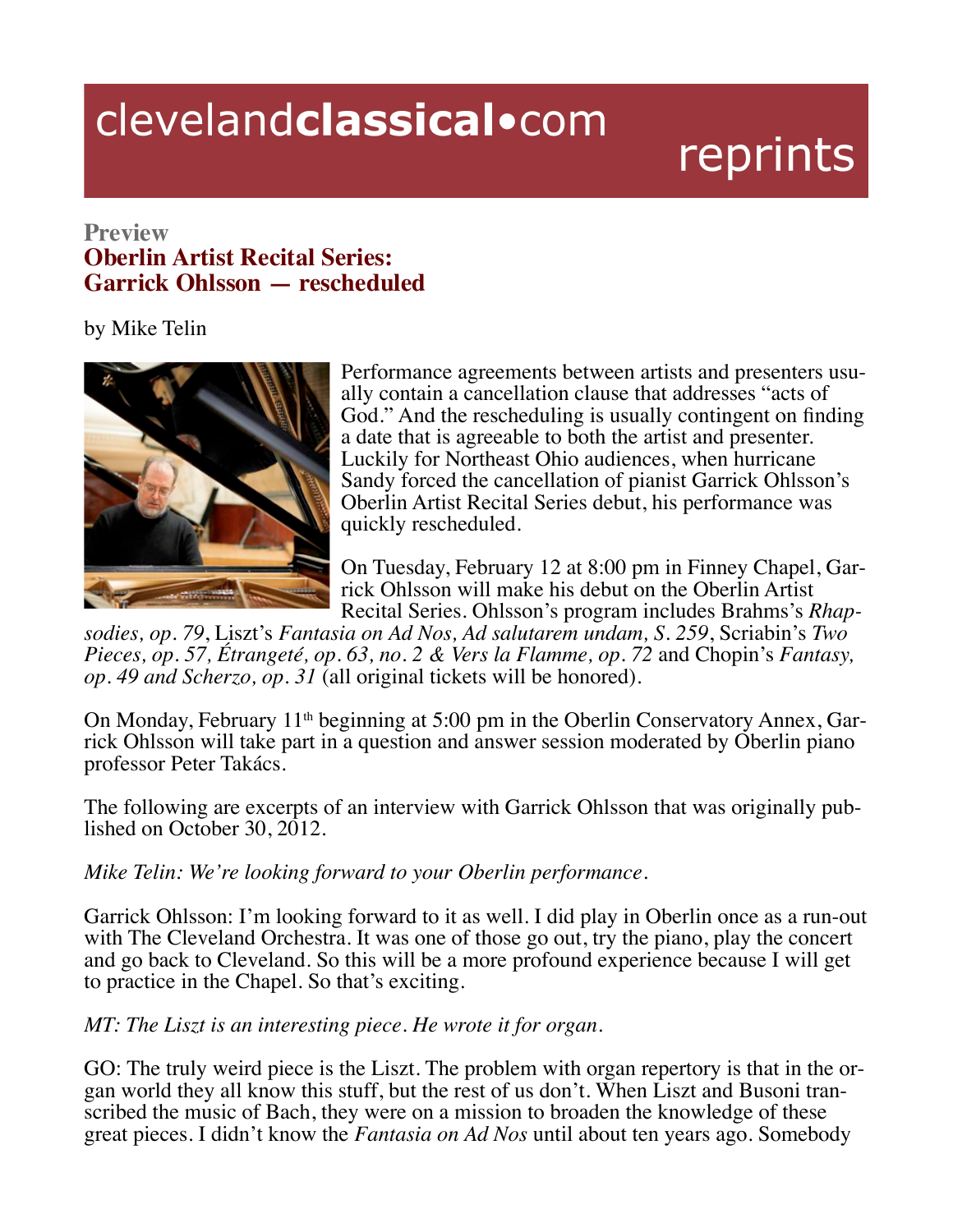suggested that I listen to it and I was just staggered because here was Liszt's other sonata in b minor, only it was written for the organ. It's a single movement based on one theme, with the transformation in a sort of hell-to-heaven and love-and-death emotional climate. I'm not saying that with any sarcasm at all. It's high romanticism and a masterpiece of serious writing.

I do think the b minor sonata is probably his greatest work, if there is such a thing. It contains no vulgarity and no false steps, which he is prone to sometimes. This piece is similar in its utter seriousness in purpose and construction. But it's hyper-romantic with a religious overtone. So it sounds very churchly and that's not bad either. Liszt himself was very much a part of the nineteenth century religiousness in the deepest sense. I think it's a splendid work, and once again, even though people are not so familiar with it in the piano context.

*MT: On a completely different topic, I listened to the question and answer session you gave at Cal Performances and you have a wonderful way of talking about music; you make everything so easy to understand.*

GO: I try. For me, music is such a visceral experience that when discussions get too intellectual or technical even I turn off, although I can have that intellectual discussion because that is a part of music.

In any great work there is that other, more numinous level of experience, and it's fun when you can point out how a composer achieves something. I used the example of Chopin's ah! moment. I'm just trying to show people that there is a real scientist at work. But, I still don't know what his inspiration was. I'm not a composer but it seems to me that inspiration has to precede all the technicality.

When I listen to music I listen in great detail when necessary but mostly I listen to that great thing called the flow. And if a performance is good enough, I tend not to be too concerned about things like, oh he made the crescendo a little too early or this wasn't quite together. I can diagnose it if necessary but that's not the way I like to listen to music. I don't like to listen to music as if I'm the police watching for infractions.

## *MT: That's a great way of putting it because we do tend to get caught up in that style of listening.*

GO: Absolutely. But you as a critic and I as a musician, if we can't do that we shouldn't be doing what we do. Sometimes we do miss the forest for the trees, but on the other hand, professionals have to be able to be very analytical.

When I am playing I like to know the work so well that I can get beyond worrying about what the notes are, and whether or not I can play a certain passage. Some passages you never can play very well. (Laughing) There is a great story about Martha Argerich whom I know hardly at all, but somebody said, "Martha, you know this piece so well, why keep practicing?" And she said "it's not a question of that, I want to be able to enjoy it when I play it." In other words, you have to get yourself to such a level that you can abandon yourself to the music rather then worrying about [the notes].